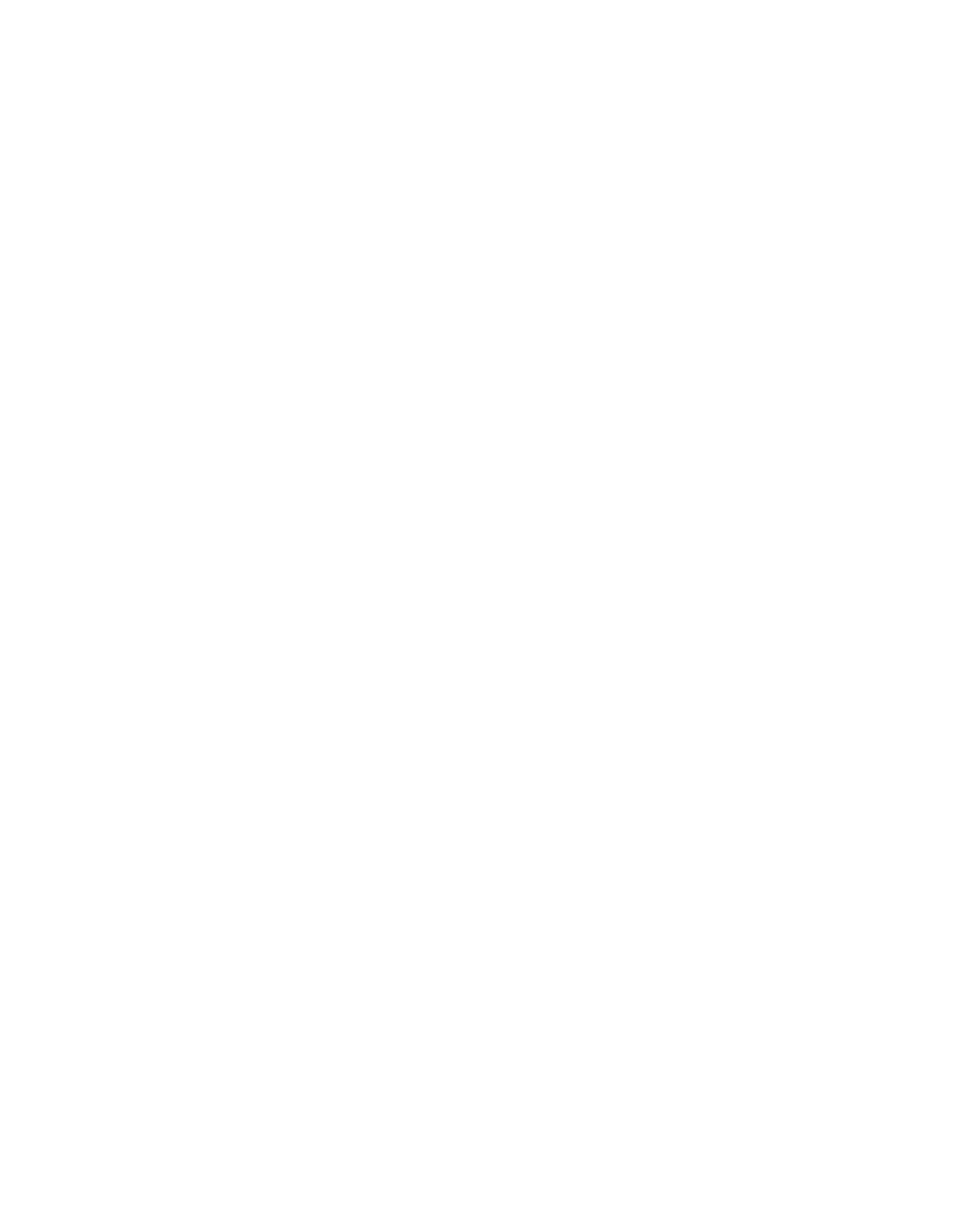# **TABLE OF CONTENTS**

| Message from the Board                      | 1              |
|---------------------------------------------|----------------|
| The Board of Directors                      | 2              |
| <b>Legal Services Board</b>                 | 3              |
| <b>Organizational Structure</b>             | 4              |
| Court Worker Program                        | 5              |
| Public Legal Education and Information      | 6              |
| Legal Aid Coverage                          | $\overline{7}$ |
| <b>Financial Eligibility</b>                | 9              |
| Legal Aid Assignments                       | 10             |
| <b>Legal Services Clinics</b>               | 11             |
| Appeals                                     | 11             |
| <b>Administration and Finance</b>           | 12             |
| 2006/2007 Financial Report                  | 14             |
| 2006/2007 Statistical Reports               | 15             |
| <b>Office Locations and Contact Numbers</b> | 18             |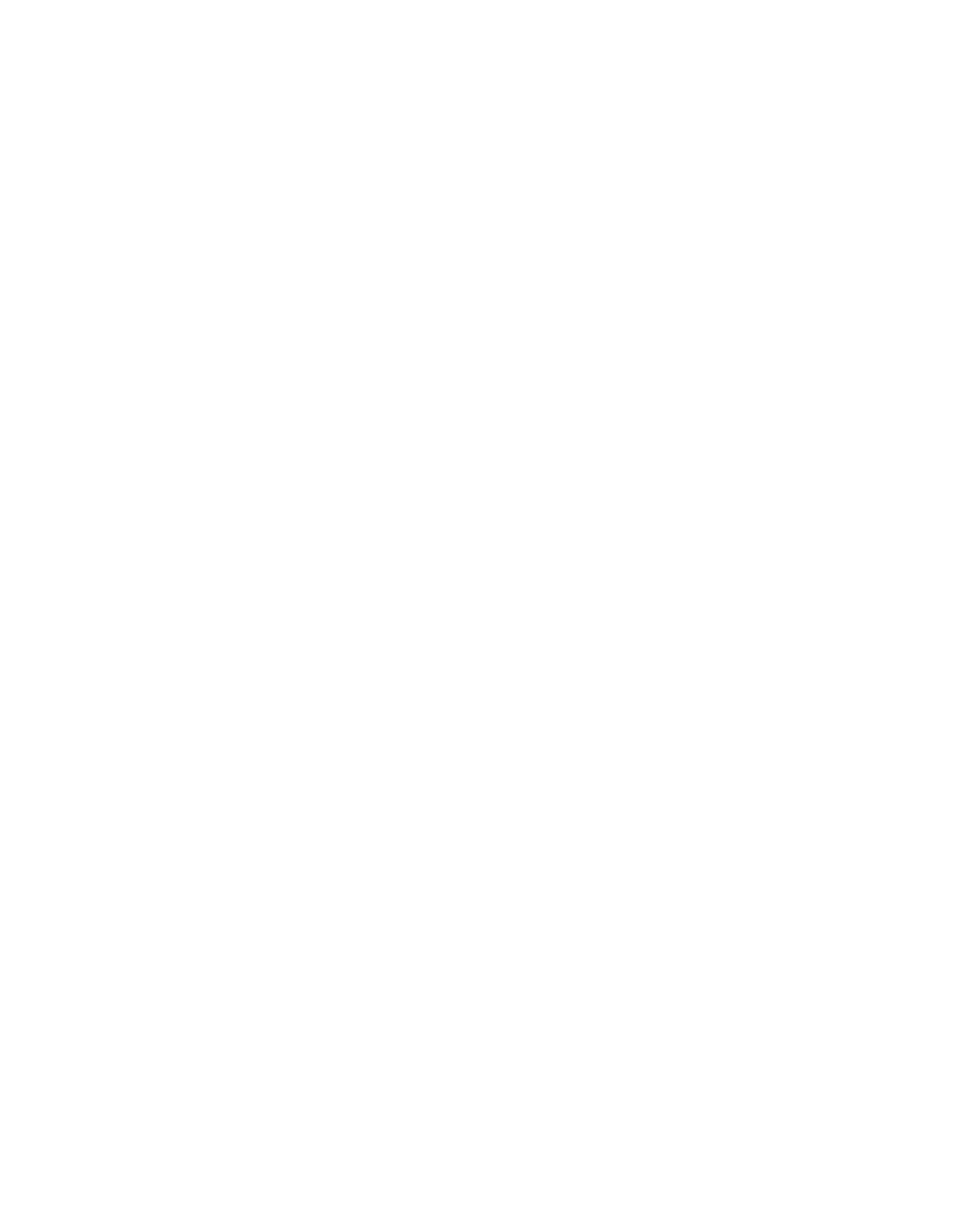# **MESSAGE FROM THE BOARD**

The Legal Services Board has seen a number of changes this year and the implementation of new programs.

The Board was very pleased to put in place a new contractual arrangement to provide 24-hour access to legal services for people taken into custody by the RCMP (*Brydges* services). If a person taken into custody wishes to exercise their right to contact legal counsel, the Board now provides access to a lawyer 24 hours a day, 365 days a year. Rather than our previous process of assigning lawyers each week to take these calls there is now one lawyer contracted to provide this service. The Board is happy with the service being provided and believes that clients are being better served.

The Board entered into a pilot project with the Centre for Northern Families to provide outreach to clients of the Centre who might require legal services. While the use was not high the Board has determined that it may be useful to continue providing the services of court workers at the Centre on a weekly basis as well as establishing a drop in program at the main legal aid office.

Despite shortages of lawyers in the family law area and a developing shortage of criminal lawyers, the Board has maintained its high level of service in both areas of the law. Much of this has been due to the ongoing and committed work of our staff lawyers who are prepared to carry on with large volumes of work and to accept files on short notice.

The Board has continued to assist in the development of the NWT bar by providing articling positions to law graduates and is proud to be assisting, with the Department of Justice, with the final stage in the legal education of some of our northern aboriginal law students. The Board hopes that this program will continue, that students will continue to seek articling positions in the NWT and that more will remain to establish themselves in practice in their home communities.

Thank you to the Board members and the ongoing support of all our administrative staff.

Danny Beaulieu **Lucy Austin** 

Chair Executive Director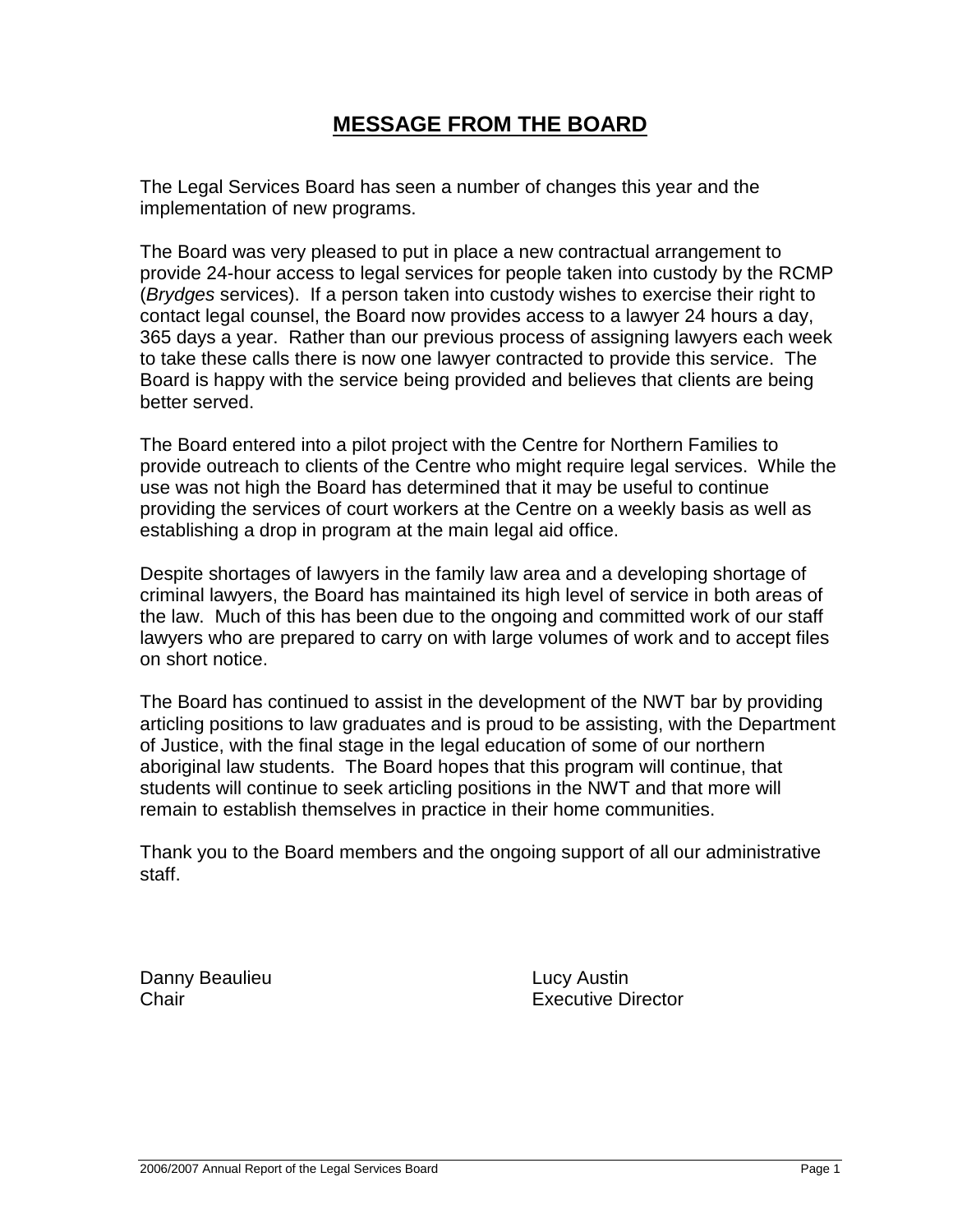# **THE BOARD OF DIRECTORS**

### **Board Members**

The Minister of Justice appoints members of the Board of Directors in accordance with section 3 of the *Legal Services Act*. The *Act* provides for representation on both a regional and interest basis. By convention the various regions are represented on the Board. In accordance with that section, the 2006/07 Board was composed of the following:

| Danny Beaulieu            | Chairperson, Representing the communities of Lutselk'e,<br>Fort Resolution, Detah, N'Dilo, Fort Smith                   |
|---------------------------|-------------------------------------------------------------------------------------------------------------------------|
| Margaret Mackenzie        | Representing the Tłjcho communities                                                                                     |
| Reg Tolton                | Representing the Public Service                                                                                         |
| <b>Albert Lafferty</b>    | Representing the communities of Fort Providence, Hay<br>River, Hay River Reserve, Enterprise and Kakisa                 |
| John Hazenberg            | Representing the communities of Fort Simpson, Jean<br>Marie River, Wrigley, Fort Liard, Nahanni Butte and Trout<br>Lake |
| Sheila MacPherson         | Representing the Law Society of the NWT                                                                                 |
| Arlene Hache              | <b>Representing Yellowknife</b>                                                                                         |
| <b>Shirley Kisoun</b>     | Representing the communities of Inuvik, Aklavik, Fort<br>McPherson, Tsiigehtchic                                        |
| <b>Gilbert Thrasher</b>   | Representing the communities of Paulatuk, Ulukhaktok,<br>Sachs Harbour, Tuktoyaktuk                                     |
| <b>Alphonsine McNeely</b> | Representing the Sahtu communities                                                                                      |

### **Mandate of the Board of Directors**

The Board sets policy, hires the Executive Director, administers legal aid clinics, maintains a panel of private lawyers for eligible clients for criminal, family, and civil matters and hears appeals in cases where legal aid has been denied, lawyers require more hours than are permitted by the regulations or policies, or lawyers feel their accounts have been reduced improperly. Additional powers are prescribed under section 11 of the *Legal Services Act.*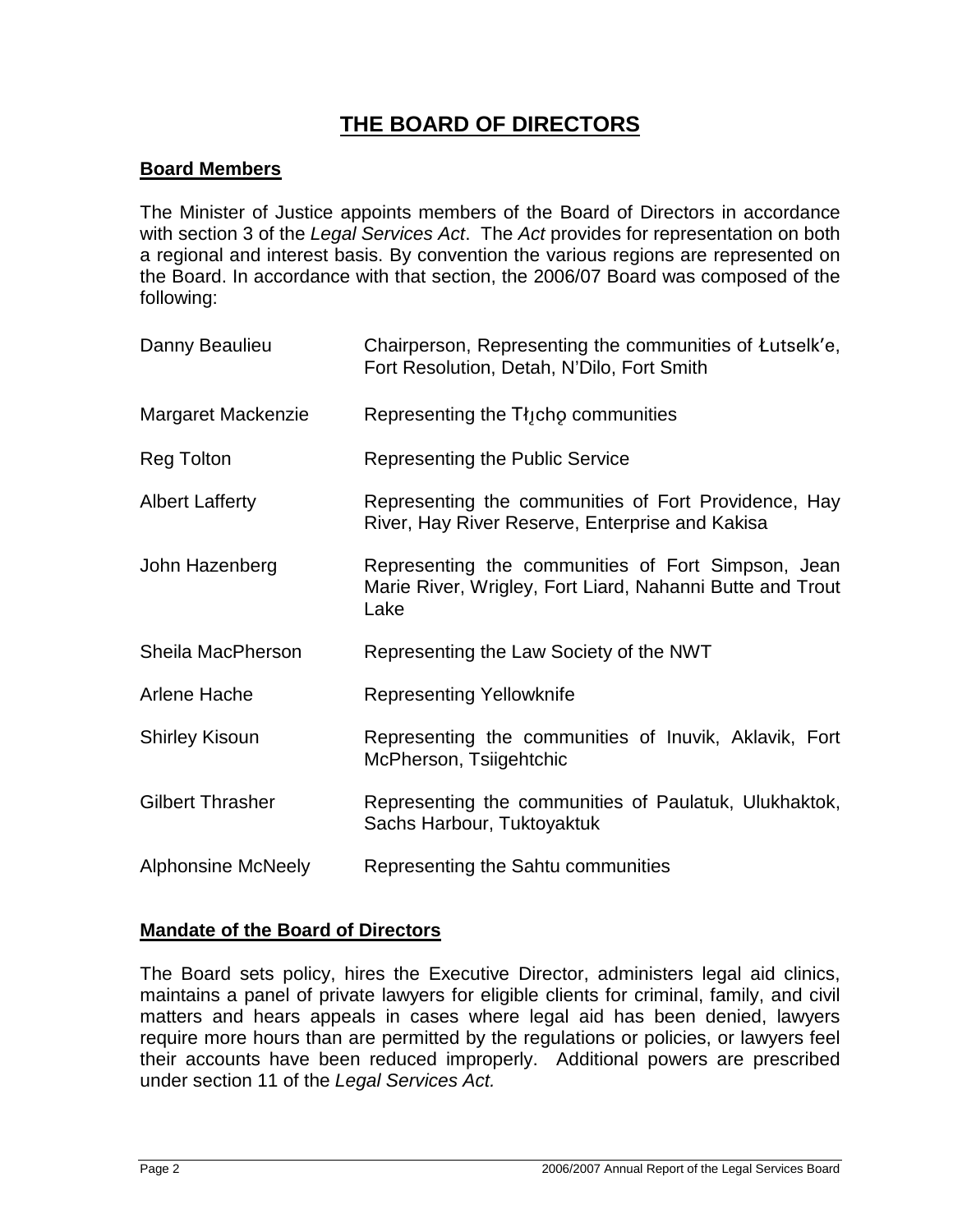# **LEGAL SERVICES BOARD**

The Government of the Northwest Territories has been responsible for providing legal since since 1971. Previously, the Government of Canada was responsible for the administration of justice in the NWT. The Legal Services Board was established and given responsibility for providing legal aid, court worker services and public legal education and information services throughout the Northwest Territories.

Today, the Board operates three legal aid clinics; two clinics, one in Yellowknife and one in Inuvik, provide both family and criminal law services and a second clinic in Yellowknife provides family law services. The clinics serve all the communities in the NWT.

The Legal Services Board is established as a corporation by the *Legal Services Act,* RSNWT 1988, c. F-4. The Board reports to the Minister of Justice and is a public agency listed in Schedule A to the *Financial Administration Act,* RSNWT 1988, c. F-4.

#### **Legislative Objectives**

The objects of the Board are set out in section 7 of the *Legal Services Act:*

- 1. To ensure the provision of legal services to all eligible persons;
- 2. To ensure that the legal services provided and the various systems for providing those services are the best that circumstances permit; and
- 3. To develop and co-ordinate Territorial or local programs aimed at: (a) reducing and preventing the occurrence of legal problems, and (b) increasing knowledge of the law, legal processes and the administration of justice.

#### **Board Meetings**

The Legal Services Board of the NWT met in Yellowknife on four occasions:

April 7, 2006 September 22, 2006 December 8, 2006 March 2, 2007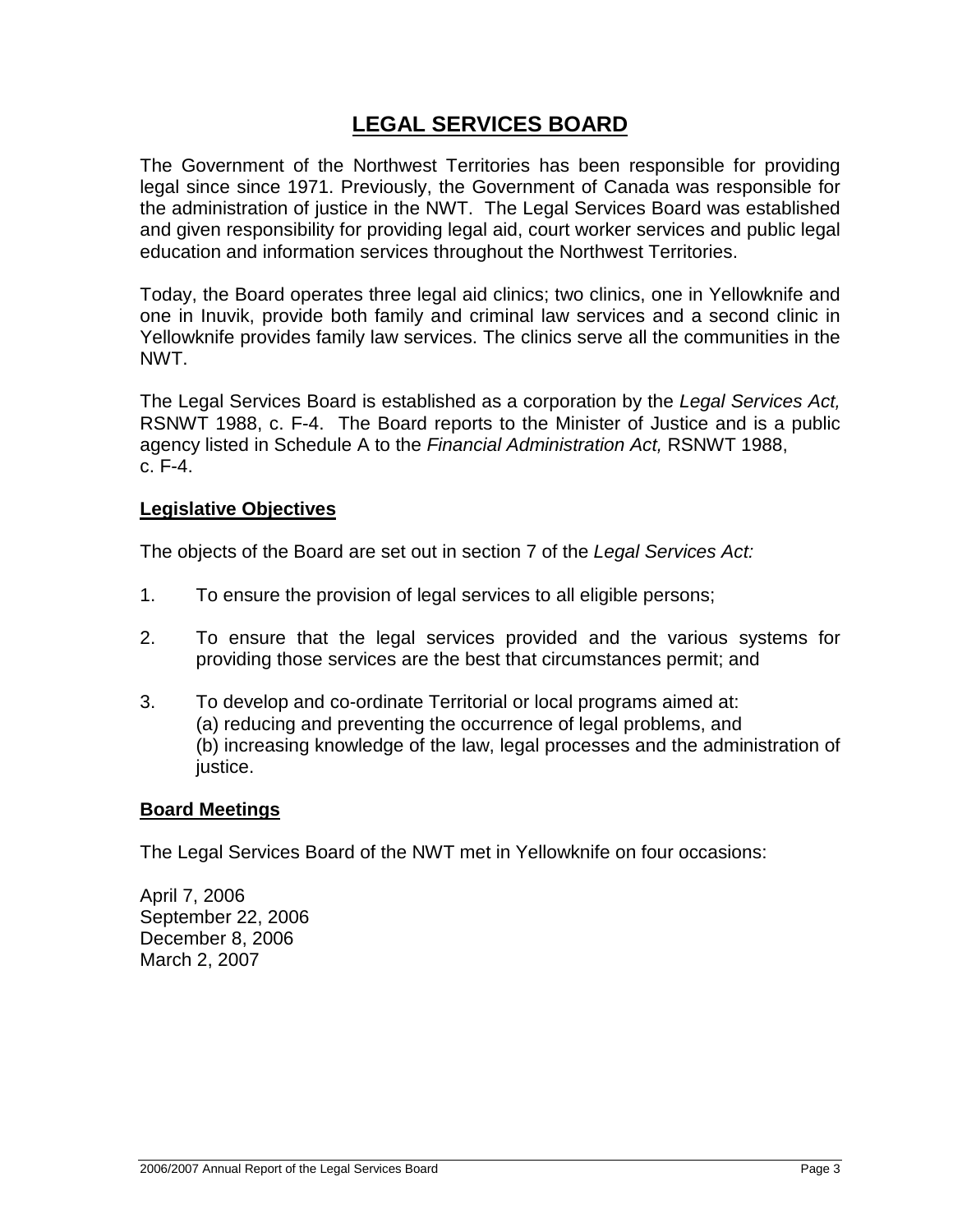# **ORGANIZATIONAL STRUCTURE**

The following organization chart reflects the structure of the Legal Services Board as of March 31, 2007.

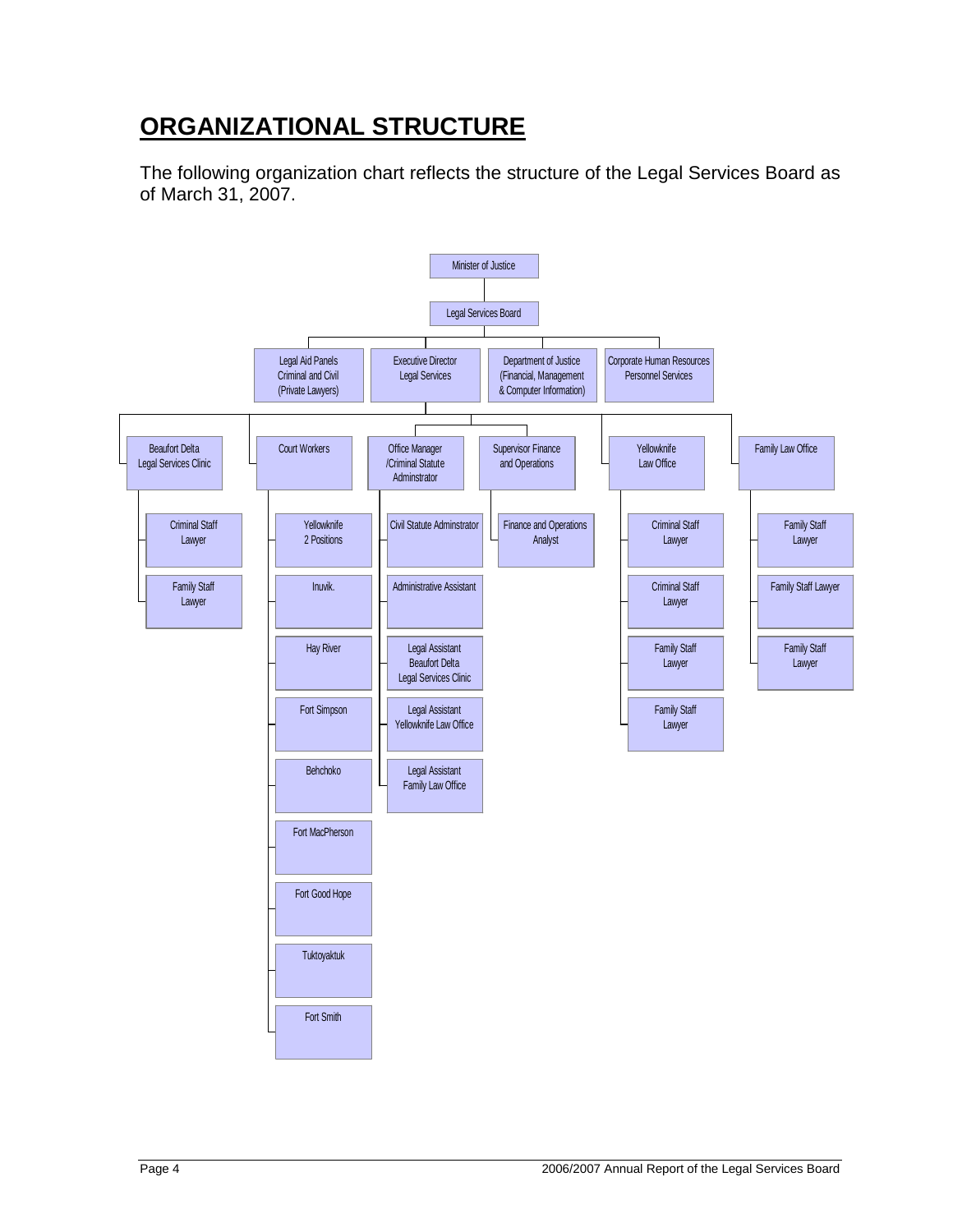# **COURT WORKER PROGRAM**

In the Northwest Territories, court workers help people who come into contact with the justice system. Their primary duty is to help clients apply for legal aid and ensure the applications and supporting documentation are provided to the Legal Aid office. Court workers also provide general information and referrals to services inside and outside the justice system.

Some court workers may also represent individuals without a lawyer. in Justice of the Peace Court. They generally provide assistance with guilty pleas, the resulting sentencing hearings and occasionally with simple trials. They also assist legal counsel in Territorial and Youth Court by ensuring clients and witnesses attend court, helping with translation and communication, gathering information, and interviewing clients. On rare occasions, court workers may help a client with a guilty plea and sentencing in Territorial Court.

Court workers also play a direct role in public legal education through their daily contact with clients, providing information and guidance with respect to the court system and through their referral to other services. Court workers provide legal education through their work with school classes, justice committees, and promote the program by attending at community career fairs, putting public announcements on radio and providing information at seminars and programs in their communities. Some court workers also sit on community inter-agency committees.

The Legal Services Board has eleven court workers in ten communities in the NWT. Ten are Board employees and one provides services under an agreement with the Hamlet of Ulukhaktok.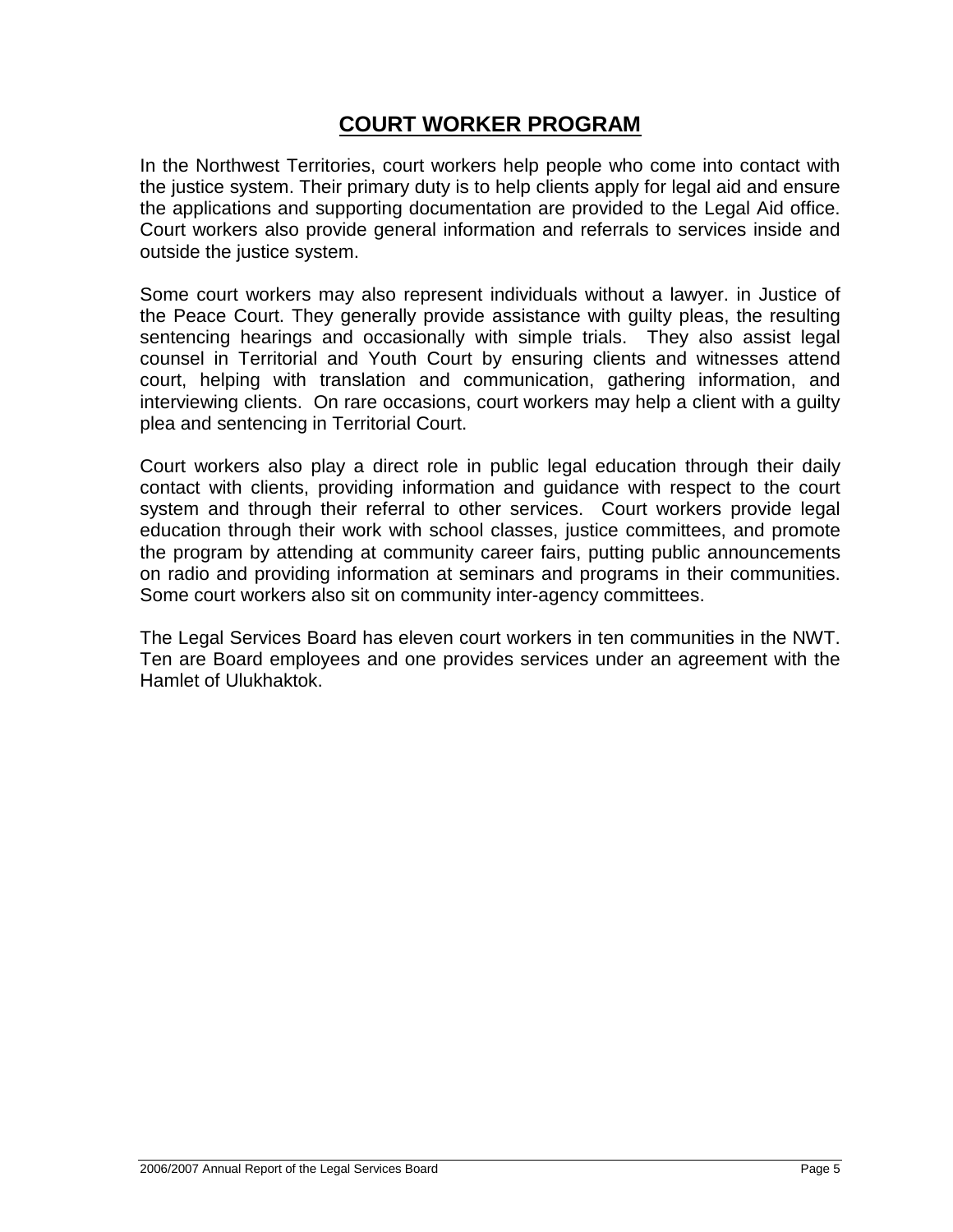# **PUBLIC LEGAL EDUCATION & INFORMATION**

The Legal Services Board is responsible for Public Legal Education and Information in the Northwest Territories. Public legal information is disseminated in a number of formal and informal ways.

The Law Line, a call-in information line staffed by local lawyers, was the highest profile method. The service operated Tuesday and Thursday evenings, from 6:00 to 8:30 pm and was available toll-free to residents of the Northwest Territories. Volunteer lawyers provided basic legal information in response to people's questions. Lawyers did not provide legal advice through the Law Line. With the overall shortage of lawyers, it has become increasingly difficult to find volunteers to staff the line.

Court workers, and the staff and lawyers at our legal aid clinics routinely provided basic legal information. In addition, the Board provides pamphlets about individual rights and remedies, court proceedings, and local resources available to our clients. During this fiscal year the Board worked jointly with the Department of Justice to produce a family law manual and brochures. Publication of the material is expected in the next fiscal year.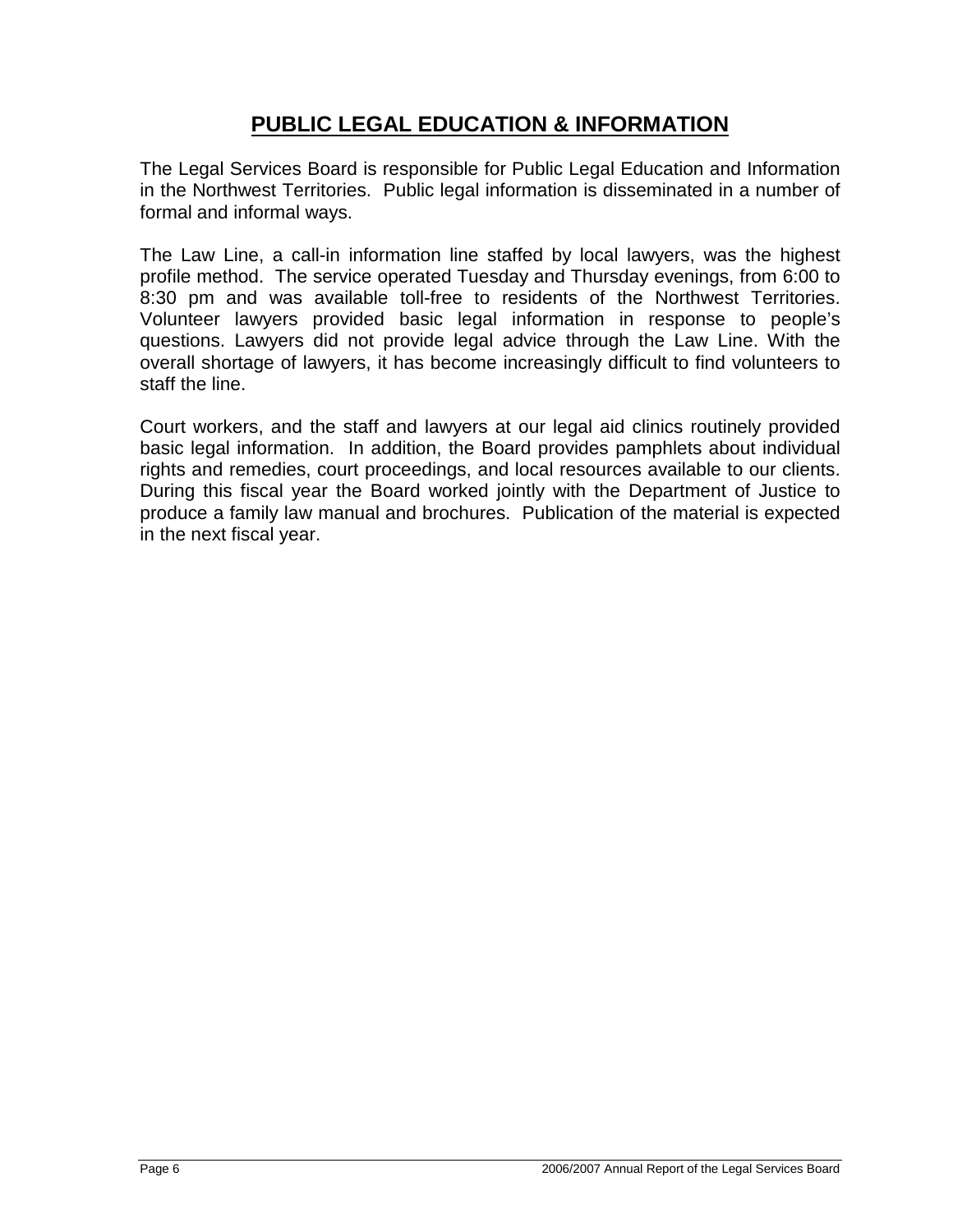# **LEGAL AID COVERAGE**

### **Youth Applications –** *Youth Criminal Justice Act (Canada), Youth Justice Act (NWT)*

Legal services are generally provided to financially eligible youth charged with offences under the *Criminal Code* and who are required to make an appearance before a Territorial Youth Court Judge or if a matter is brought before the NWT Supreme Court or Court of Appeal. On occasion, legal aid coverage may be extended to cover matters in the Justice of the Peace Court.

Legal aid coverage is not provided for youth for criminal or other statutory offences where the matter (s) are proceeding by way of summary conviction unless:

- 1. There is a reasonable possibility that upon conviction the youth may be incarcerated by way of open or closed or secure custody;
- 2. There is a reasonable possibility that upon conviction, the youth's livelihood may be prejudiced; or
- 3. There exists, in the opinion of the Executive Director, special circumstances.

### **Adult Applications –** *Criminal Code*

Although an applicant may be financially eligible for legal aid, the Board or Executive Director can refuse to provide legal aid coverage for certain offences as set out in the Act and Regulations.

### **Presumed Eligibility**

Presumed eligibility arises only in the context of criminal law. Clients who appear in court on docket days are presumed to be eligible for legal aid and are provided assistance for preliminary or straightforward matters that duty counsel can deal with in a summary fashion. If the lawyer determines that the matter requires a preliminary inquiry, trial or a more complex sentencing, the client will be asked to apply for legal aid to have counsel appointed.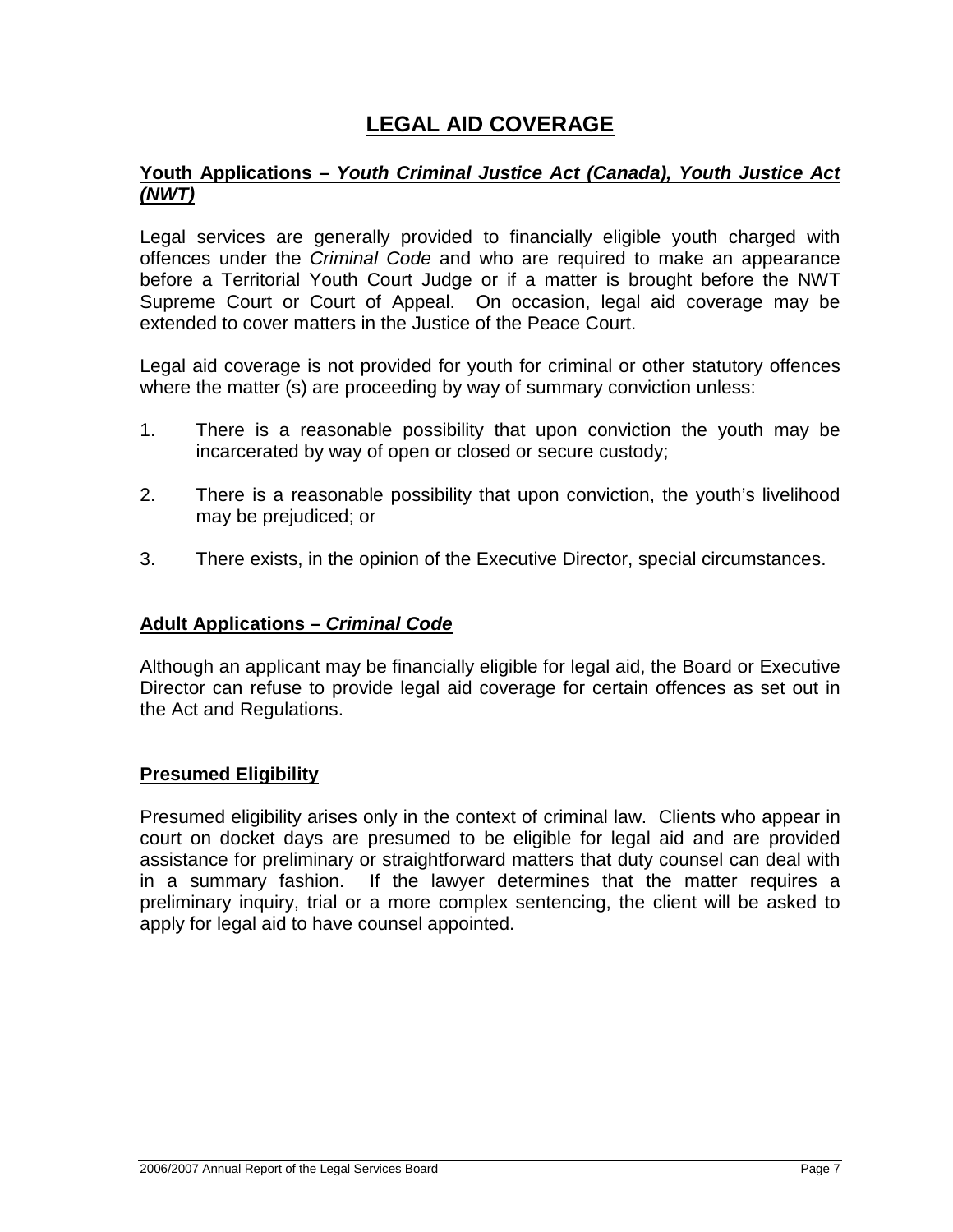### **Civil Applications**

The *Act* authorizes the provision of legal aid services on a discretionary basis for many civil matters. The *Act* and *Regulations* specify that some civil cases are not covered. The Executive Director may refuse to authorize legal aid if the civil case is of the type when a lawyer would ordinarily agree to act on a contingency basis.

Examples of civil related matters that have received legal aid coverage are: Workers' Compensation appeals, residential tenancy appeals, and wrongful dismissal in certain cases.

### **Family Law Applications**

Legal aid is generally provided to financially eligible applicants in matters involving family breakdowns when there are issues relating to children, spousal support, family violence or in matters relating to child protection.

After an application is made for legal aid assistance involving a family law matter, a request goes out to one of the staff lawyers or family/civil law panel members for a legal opinion. The lawyer must advise the Legal Services Board on the merits of the matter. If the opinion is that there is no merit in proceeding, the applicant will receive a Notice of Denial of Legal Aid and an explanation of the reason for the denial.

Approved matters are usually assigned according to the date of application. An exception is made, and matters are given priority in assignment, when the client is facing a court date, the matter involves family violence or the client is facing child protection proceedings.

### **Residency and Reciprocity**

A person not ordinarily resident in Canada is not eligible for legal aid coverage except in relation to charges under two federal Acts.

The Legal Services Board of the NWT is a participant in the Inter-Provincial Reciprocity Agreement that allows legal aid coverage to be extended to applicants from any jurisdiction that require assistance with a civil or family matter arising in another Canadian jurisdiction. The costs of providing the service are borne by the legal aid plan in the jurisdiction where the matter is heard.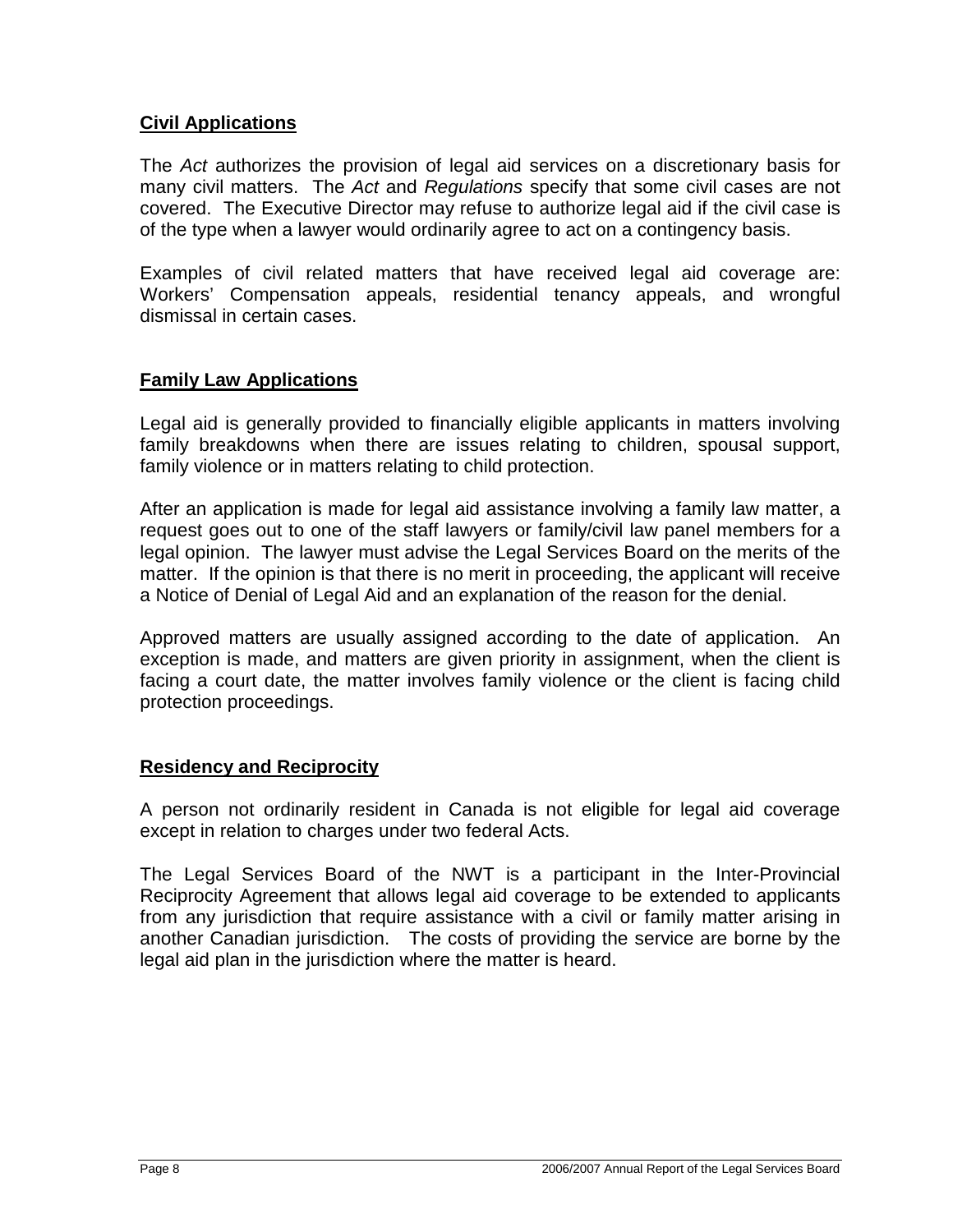# **FINANCIAL ELIGIBILITY**

### **Legal Aid Applications**

People must complete an application to receive legal aid. The Board uses standard forms and court workers take the applications in person or by telephone. Applicants are usually required to provide detailed financial information with backup documents. This information includes a statement of income for the applicant and anyone living in the household plus a detailed statement of expenses, liabilities, debts, and assets. This information is used to determine an individual's eligibility for legal aid.

Board employees review applications in detail to determine the applicant's financial eligibility. Eligible applicants are assigned duty counsel for criminal matters or goes into a rotational assignment process for family and civil law matters. Applicants not financially eligible are sent a notice of denial. All applicants can appeal a denial to the Executive Director and then to the Legal Services Board.

In some cases, using criteria set out in the *Act* and *Regulations*, the staff may determine that an applicant can make a contribution to the cost of their legal aid services. A conditional authorization for legal aid is given to the applicant requiring a contribution in order to receive legal aid. Usually applicants have a set time period to make their contributions. Some applicants are assessed a contribution to be paid on the completion of their file as it is expected there will be a financial gain for the client at that time. In cases involving property division, applicants are subject to a full recovery of fees and disbursements incurred on their behalf.

Contributions and recoveries are deposited into the Government of the NWT Consolidated Revenue Fund and are not used to offset the cost of legal aid.

### **Financial Eligibility for Youth, Minors and Infant Children**

In determining whether a youth, as defined by the *Youth Criminal Justice Act*, (Canada) (12 years of age but less than 18 years of age), or a minor, within the meaning of the *Age of Majority Act,* is eligible for legal aid, the Legal Services Board must consider the financial eligibility criteria of the youth's parents or guardians. The Board does exercise discretion when making a determination. For example, if a youth or minor's interests conflict with that of the parent(s) then the Board will provide legal aid services.

The Legal Services Board has an arrangement with the Director of Child and Family Services, Department of Health and Social Services, to recover the costs of appointing legal counsel for children when the Court has ordered that the children require their own lawyer in child protection proceedings under the *Child and Family Services Act*.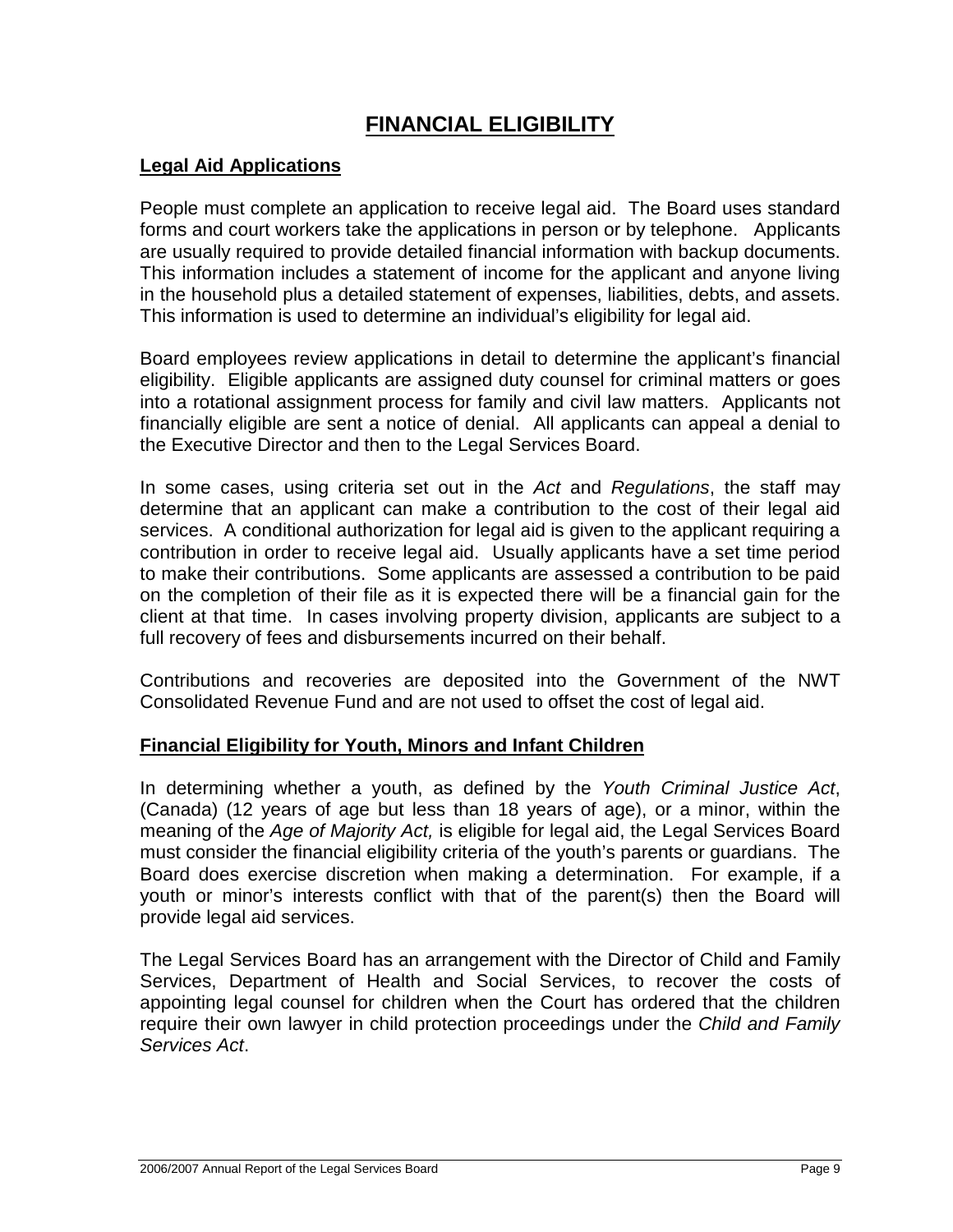# **LEGAL AID ASSIGNMENTS**

## **Panels**

The *Legal Services Act* requires work be assigned to members of the Panel in rotation on a fair and equitable basis. The Executive Director assigns approved applicants a lawyer from the Legal Aid Panel. Lawyers located in communities other than Yellowknife are given priority for legal aid assignments in their community and the surrounding area for economic efficiency.

### **Choice of Counsel**

Applicants do not get to choose a lawyer unless they are charged with offences for which the maximum penalty, if convicted, is life imprisonment. However, there is no choice of counsel where an applicant is charged with break and enter under the *Criminal Code* or a trafficking offence under the *Controlled Drugs & Substances Act* (CDSA) where life imprisonment is the maximum sentence. An approved applicant who has choice of counsel can choose any lawyer resident in the Northwest Territories who is on the panel and willing and able to take the case.

### **Circuit Counsel**

The *Legal Services Act* requires the Board to have at least one lawyer (circuit counsel) accompany the Supreme and Territorial Court on all circuits where a lawyer may be required for the delivery of legal aid on the circuit. Applicants for such services are subject to the same criteria as all other applicants who need legal services.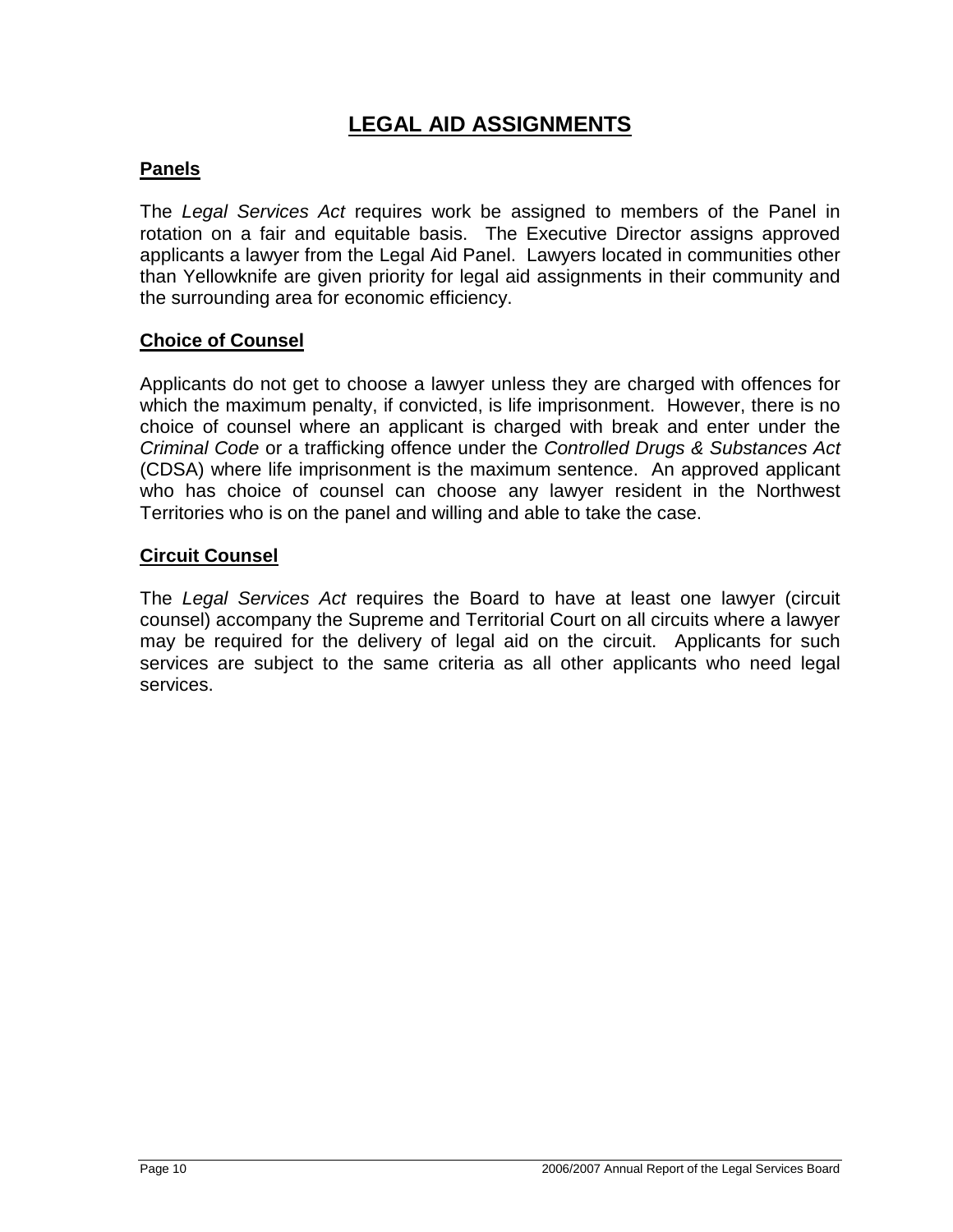# **LEGAL SERVICES CLINICS**

### **Yellowknife Law Office**

The Yellowknife Law Office provides two family law lawyers, two criminal law lawyers and one support staff member. The criminal law lawyers provided legal aid services mainly in the Yellowknife area and in the  $T_i$ <sub>1</sub>cho communities but also in other communities as needed. The family law lawyers provide services to clients across the Territory.

### **Beaufort Delta Legal Services Clinic**

The Beaufort Delta Legal Services Clinic operates in Inuvik and has two lawyers and one support staff. The clinic provides services in criminal law and family law primarily in the Beaufort Delta region.

### **Family Law Clinic**

The Family Law Clinic opened in October 2004 in Yellowknife with two lawyers and one support staff member. The Board decided to create a third position in this office at its December 2005 meeting. The staff lawyers provide services exclusively in the family law area to clients throughout the NWT.

## **APPEALS**

There are a number of situations in which an applicant or a lawyer has a right of appeal from a decision made by the Executive Director. If an applicant is assessed a contribution or denied legal aid, the applicant can appeal the decision by providing written notice of his/her intention to appeal and the Executive Director shall bring the matter before the Board for an appeal hearing.

Lawyers also have the right to appeal the Executive Director's taxation of an account. Written notice is required and the Executive Director is required to bring the matter to the Board for an appeal hearing. There is no right of appeal from the Board's decision.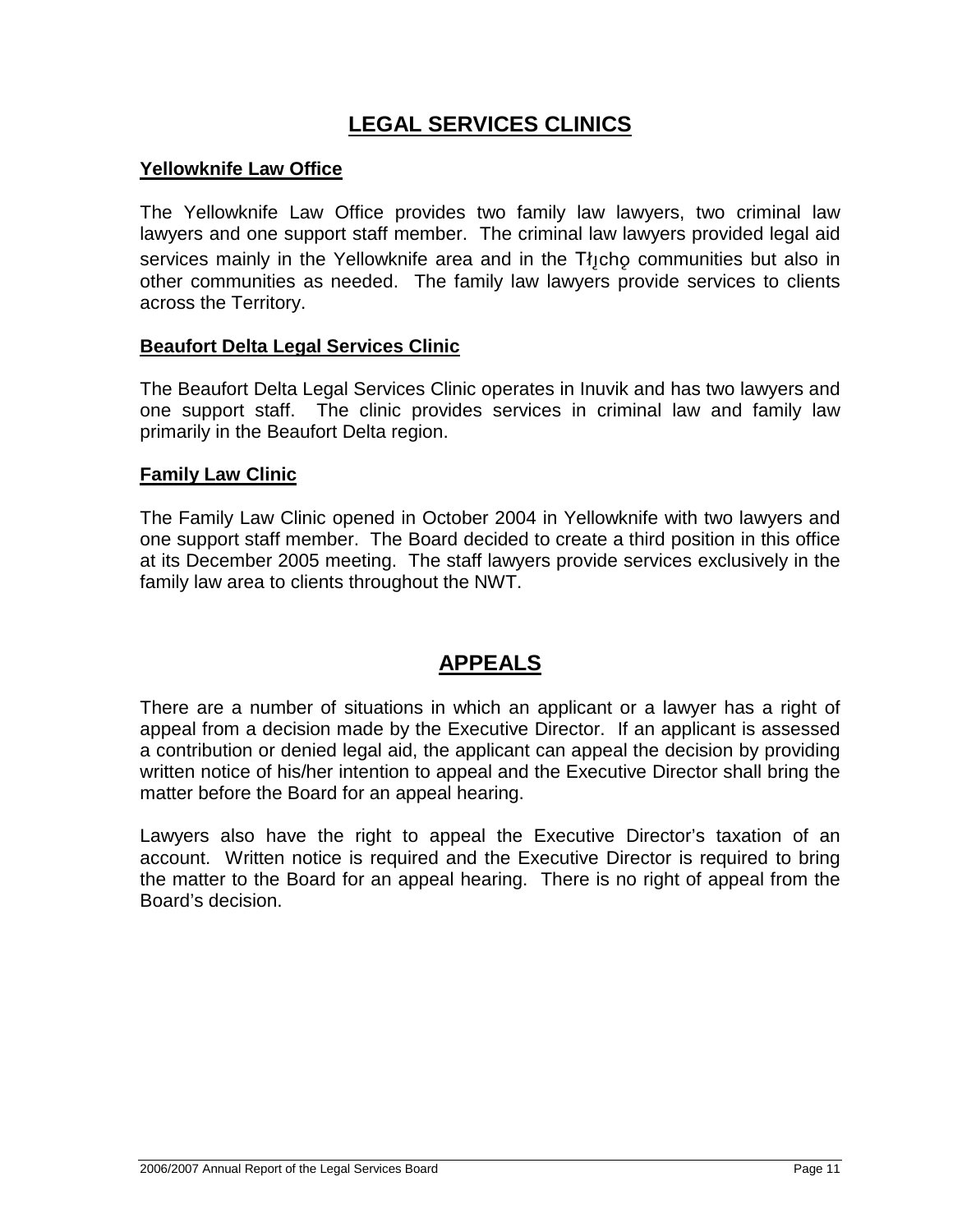# **ADMINISTRATION AND FINANCE**

### **Funding for the Legal Services Board**

The Legislative Assembly allocates money to the Legal Services Board to administer the *Legal Services Act* and provide legal services and other programs under the *Act.* The GNWT receives funding for the Legal Aid Program, aboriginal court workers, and public legal education through the Access to Justice Agreement with the Federal Government. This funding agreement expired March 31, 2007. It provided for base funding of \$1,569,595 for these three areas and additional monies through an Investment Fund in the amount of \$402,732. Negotiations between the GNWT and the Federal Department of Justice are in progress to determine the level of future Federal funding.

Any deficits incurred by the Legal Services Board have been absorbed by the GNWT Department of Justice. Any change in that arrangement would mean requesting a supplementary appropriation from the Legislative Assembly.

### **Personnel**

The staff of the Legal Services Board are appointed and employed under the *Public Service Act* and are public servants in the Department of Justice. Consequently, the Legal Services Board is subject to the provisions of the Human Resources Manual of the Government of the Northwest Territories. The Department of Human Resources provides personnel services to the Board. It is the responsibility of the Board to determine which positions are necessary for the proper conduct of the Board's business.

### **Financial Services**

Financial services are provided by the Department of Justice. Since the Board does not hold separate funds, it is not audited separately from the Department of Justice. However an annual audit is completed for compliance with the Access to Justice Agreement with Canada.

#### **Investment Fund**

In addition to its base funding the Board, through the Department of Justice, obtained funding under the Investment Fund to assist with meeting unmet needs for the period 2003 to 2006 with an extension granted to March 31, 2007. Unmet needs were identified in seven initial areas for the first year with the flexibility to shift to new areas over the life of the agreements.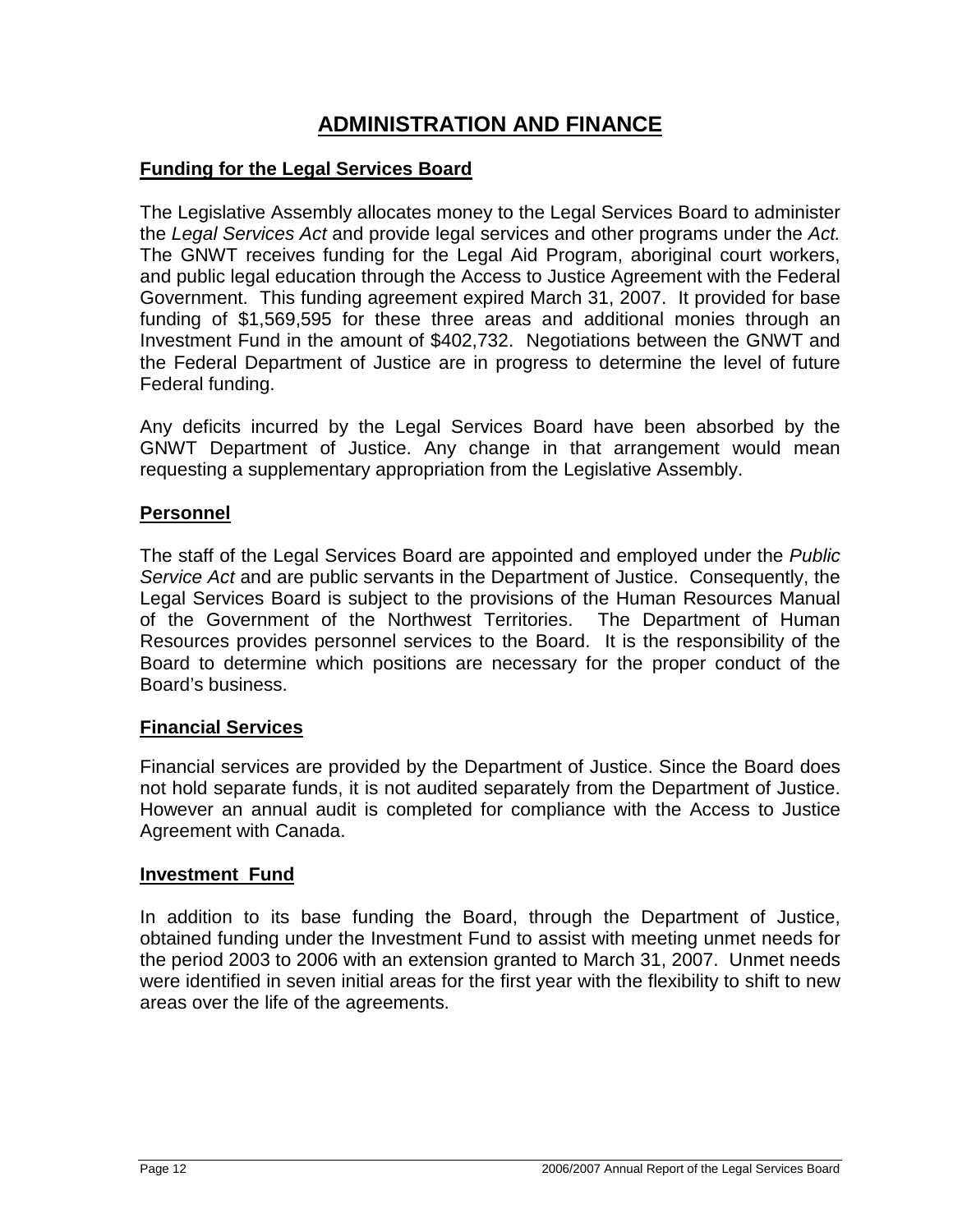The seven areas are:

Access to Legal Aid in rural and remote areas Making the Beaufort Delta Court Workers members of the public service Making staff lawyers members of the public service Recruiting, hiring, and retaining family staff lawyers Investing in computer hardware and software Official language services Recruit, hire, and retain an Investment Fund Resource Officer

# **LEGAL AID TARIFF\***

| Experience        | <b>Hourly Rates</b> | <b>Daily Rates</b> |
|-------------------|---------------------|--------------------|
|                   |                     |                    |
| Student at law    | \$53                | \$307              |
| Less than 4 years | \$81                | \$465              |
| 4-6 years         | \$93                | \$576              |
| 7-10 years        | \$114               | \$681              |
| 11 & more years   | \$135               | \$805              |

The rates are the same regardless of the level of court. \*This tariff came into effect July 1, 2006

# **STAFF LAWYER SALARIES**

Staff lawyers, as GNWT employees, are paid according to the pay scales established for GNWT legal counsel. These rates are based on legal experience and were as follows for 2006-2007:

| Legal Counsel I          | $$76,713 - $87,017$  |
|--------------------------|----------------------|
| Legal Counsel II         | \$83,597 - \$94,813  |
| <b>Legal Counsel III</b> | $$91,124-103,357$    |
| <b>Legal Counsel IV</b>  | $$99,236 - 112,567$  |
| Legal Counsel V          | $$103,584 - 117,502$ |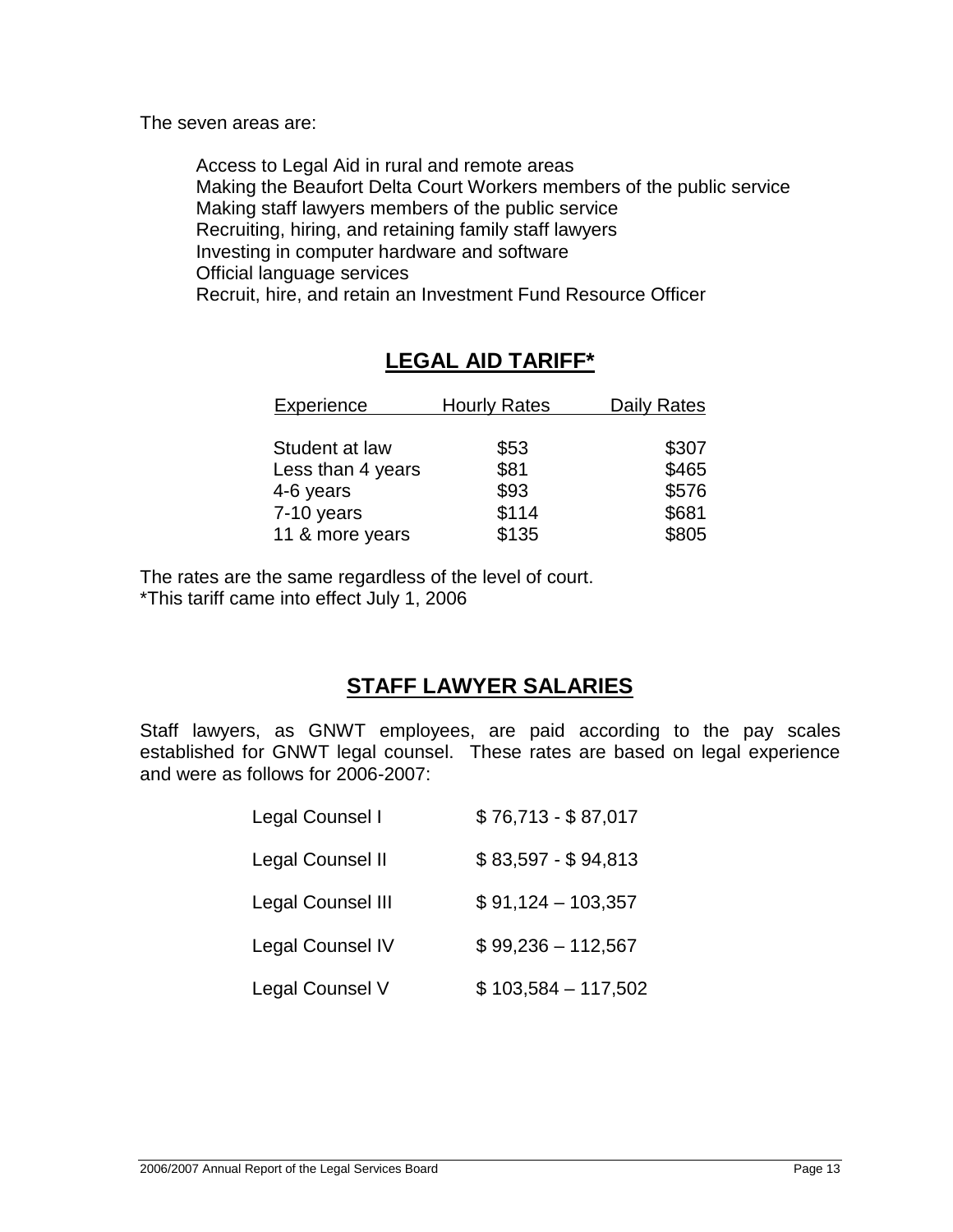# **2006/07 Financial Report**

| <b>ITEM</b>                                                                   | <b>Actual</b><br><b>Expense</b> | <b>Revised</b><br><b>Budget</b> | Year<br>Variance    |
|-------------------------------------------------------------------------------|---------------------------------|---------------------------------|---------------------|
|                                                                               |                                 |                                 |                     |
|                                                                               |                                 |                                 |                     |
| <b>Legal Services Board Administration</b>                                    |                                 |                                 |                     |
| <b>Staff Wages and Benefits</b>                                               | 552,527                         | 538,000                         | (14, 527)           |
| <b>Administration Travel</b>                                                  | 18,782                          | 20,000                          | 1,218               |
| <b>Operations &amp; Maintenance Expenses</b>                                  | 41,919                          | 48,000                          | 6,081               |
| <b>Total Administration</b>                                                   | 613,228                         | 606,000                         | (7, 228)            |
| <b>Courtworkers</b>                                                           |                                 |                                 |                     |
| <b>Staff Wages and Benefits</b>                                               | 861,577                         | 881,100                         | 19,523              |
| <b>Courtworker Travel</b>                                                     | 45,710                          | 31,000                          | (14, 710)           |
| <b>Operations &amp; Maintenance Expenses</b>                                  | 47,009                          | 27,000                          | (20,009)            |
| <b>Total Courtworkers</b>                                                     | 954,296                         | 939,100                         | (15, 196)           |
|                                                                               |                                 |                                 |                     |
| <b>Board Costs</b>                                                            |                                 |                                 |                     |
| Honoraria                                                                     | 19,963                          | 25,000                          | 5,038               |
| Travel, Accomodation, Meals                                                   | 32,484                          | 30,000                          | (2, 484)            |
| Other                                                                         | 7,342                           |                                 | (7, 342)            |
| <b>Total Board Costs</b>                                                      | 59,788                          | 55,000                          | (4,788)             |
| <b>Public Legal Education</b>                                                 |                                 |                                 |                     |
| Lawline                                                                       | 3,451                           | 3,500                           | 49                  |
| Projects                                                                      | 6                               |                                 | (6)                 |
| Other                                                                         | 1,730                           | 30,000                          | 28,270              |
| <b>Total Public Legal Education</b>                                           | 5,187                           | 33,500                          | 28,313              |
|                                                                               |                                 |                                 |                     |
| <b>Legal Aid Staff Lawyers</b>                                                |                                 |                                 |                     |
| <b>Staff Wages &amp; Benefits</b>                                             | 1,056,347<br>19,974             | 1,171,300<br>14,000             | 114,953<br>(5, 974) |
| Legal Aid Staff Lawyer Travel<br><b>Operations &amp; Maintenance Expenses</b> | 101,778                         | 26,000                          | (75, 778)           |
| <b>Total Legal Aid Staff Lawyers</b>                                          | 1,178,099                       | 1,211,300                       | 33,201              |
|                                                                               |                                 |                                 |                     |
| <b>Legal Aid Fees &amp; Disbursements</b>                                     | 1,677,534                       | 1,890,500                       | 212,966             |
| <b>SUB-TOTAL</b>                                                              | 4,488,133                       | 4,735,400                       | 247,267             |
|                                                                               |                                 |                                 |                     |
| <b>TOTAL</b>                                                                  | 4,488,133                       | 4,735,400                       | 247,267             |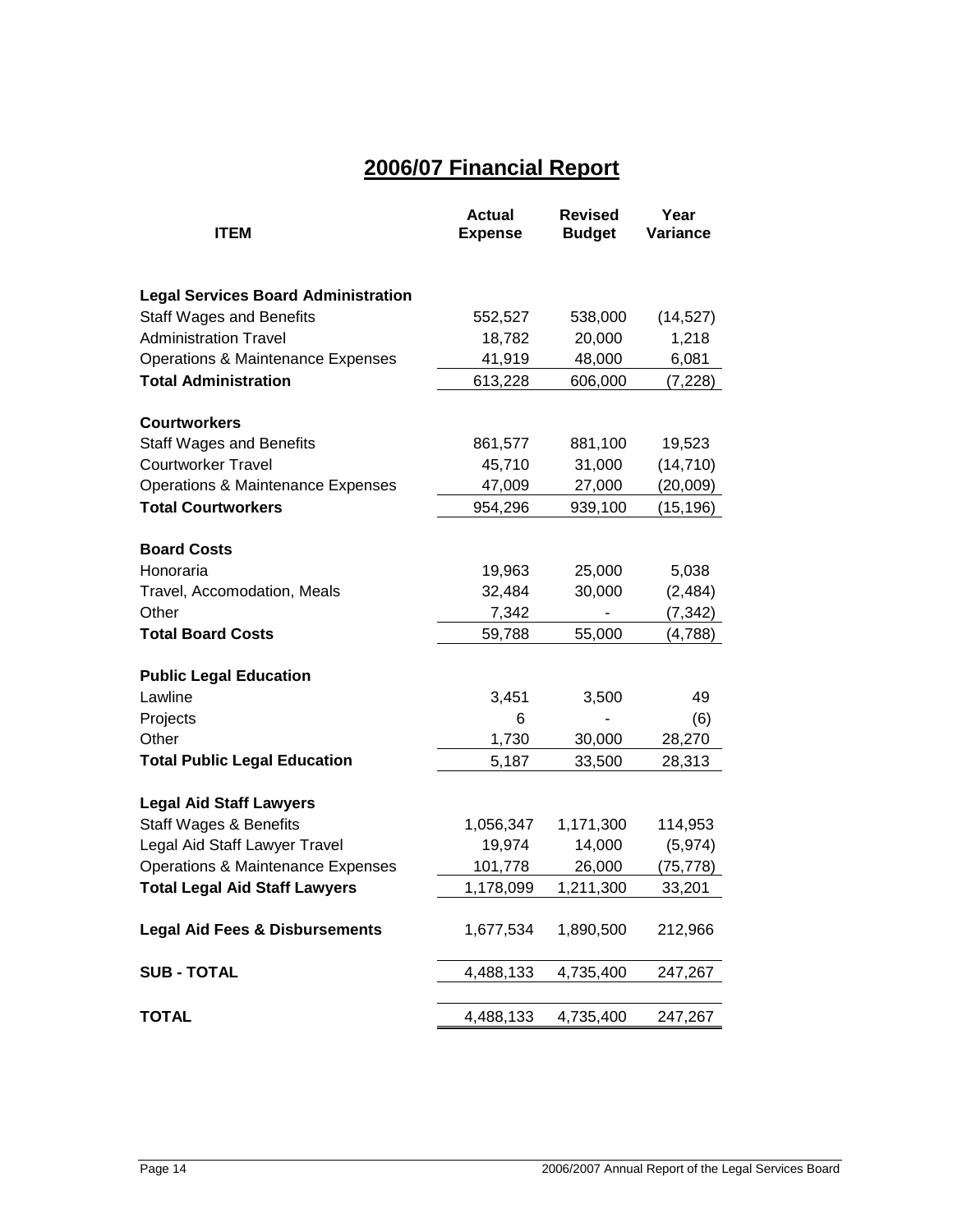# **STATISTICAL REPORTS FOR 2006/07**

### **Number of Applications Received**

| <b>Origin of Application</b> | 2003/04 | 2004/05* | 2005/06 | 2006/07 |
|------------------------------|---------|----------|---------|---------|
| Out of Territory             | 15      | 24       | 32      | 31      |
| <b>Beaufort Delta Region</b> | 312     | 258      | 349     | 361     |
| Sahtu Region                 | 39      | 104      | 76      | 106     |
| South Slave Region           | 289     | 245      | 252     | 222     |
| North Slave/Treaty 11        | 74      | 165      | 150     | 133     |
| Dehcho Region                | 89      | 143      | 141     | 101     |
| Yellowknife                  | 704     | 496      | 519     | 501     |
| <b>Total</b>                 | 1522    | 1435     | 1519    | 1455    |

\*The number of applications received for 2004/05 has been updated. Because of a vacant court worker position, applications received in the Deh Cho had previously been reported in other regions. The new numbers reflect the community where the applicant resided.

#### **Number of Applications Received By Case Type**

| <b>Case Type</b>      | 2003/04 | 2004/05 | 2005/06 | 2006/07 |
|-----------------------|---------|---------|---------|---------|
| <b>Adult Criminal</b> | 766     | 697     | 742     | 721     |
| <b>Youth Criminal</b> | 62      | 75      | 111     | 67      |
| Family                | 633     | 637     | 621     | 621     |
| Civil                 | 61      | 26      | 45      | 46      |
| <b>Total</b>          | 1522    | 1435    | 1519    | 1455    |

#### **Number of Approved and Denied Applications By Case Type 2006/07**

| <b>Case Type</b>      | <b>Approved</b> | Denied | <b>Total</b> |
|-----------------------|-----------------|--------|--------------|
| <b>Adult Criminal</b> | 613             | 108    | 721          |
| <b>Youth Criminal</b> | 56              | 11     | 67           |
| Family                | 288             | 333    | 621          |
| Civil                 | 14              | 32     | 46           |
| <b>Total</b>          | 971             | 484    | 1455         |

#### **Number of People Assisted Under Presumed Eligibility 2006/07**

| <b>Counsel</b>                        | Adult | Youth | <b>Show Cause</b> | Total |
|---------------------------------------|-------|-------|-------------------|-------|
| <b>Beaufort Delta - Staff Lawyers</b> | 43    |       |                   | 51    |
| Yellowknife - Staff Lawyers           | 436   | 127   | 54                | 617   |
| Legal Aid Panel Lawyers               | 2105  | 653   | 117               | 2875  |
| <b>Total</b>                          | 2584  | 788   | 171               | 3543  |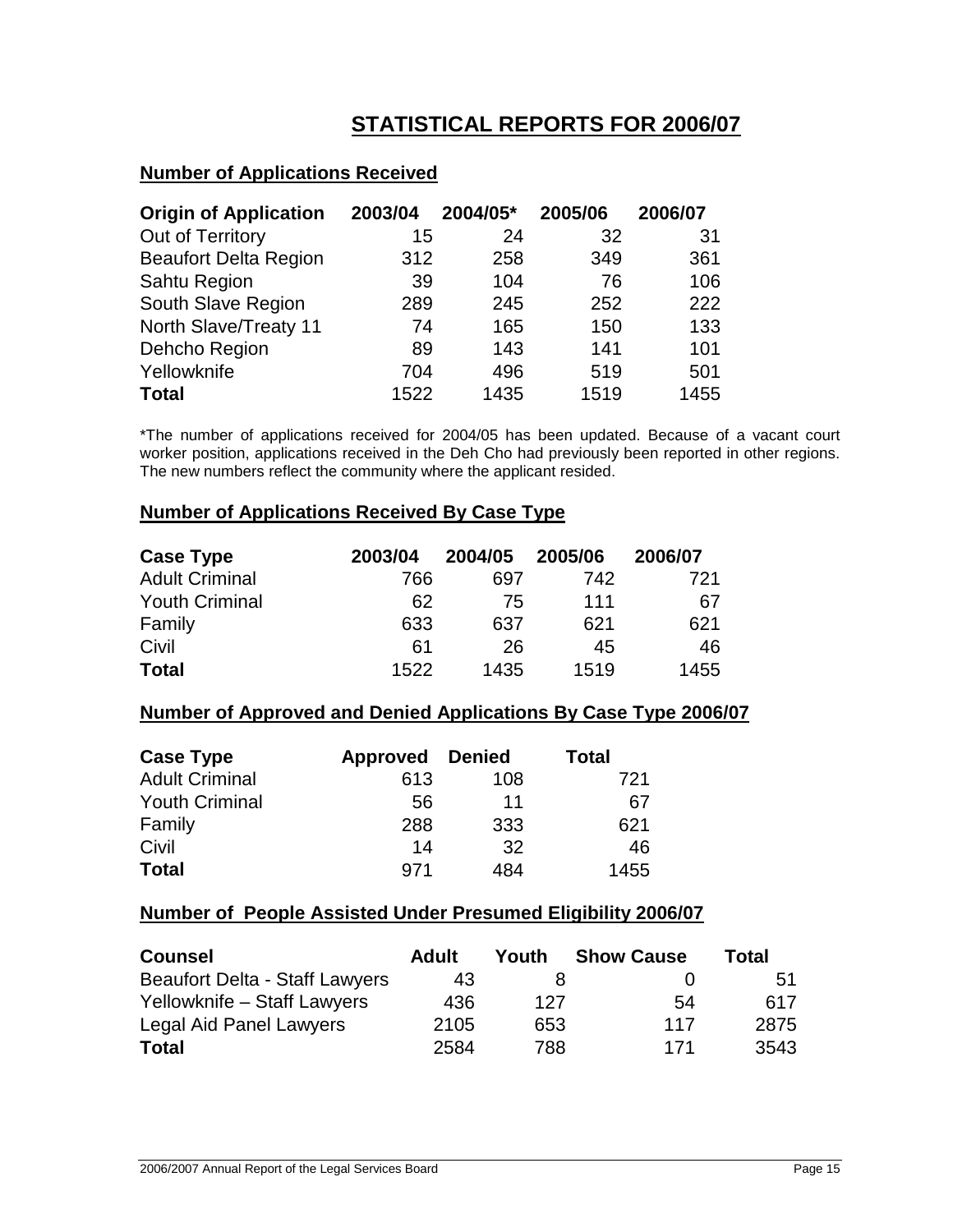# **COURT WORKER STATISTICS 2006/07**

### **Legal Aid Applications Taken**

|                                                     |              | <b>Aboriginal</b>    | <b>Non-Aboriginal</b> |
|-----------------------------------------------------|--------------|----------------------|-----------------------|
| <b>Adult Criminal Matters</b>                       |              |                      |                       |
| CDSA (drug offences)<br><b>Criminal Code</b>        |              | 31<br>560            | 10<br>140             |
| <b>Territorial Offences</b>                         |              | 41                   | 4                     |
| s. 810 (peace bonds)                                |              | 0                    | 0                     |
| <b>Appeal Sentence/Conviction</b>                   |              | 6                    | 0                     |
| Other                                               |              | $\overline{2}$       | 1                     |
|                                                     | <b>TOTAL</b> | 640                  | 155                   |
|                                                     |              |                      |                       |
| <b>Youth Criminal Matters</b>                       |              |                      |                       |
| CDSA (drug offences)                                |              | 5                    | 0                     |
| <b>Criminal Code</b><br><b>Territorial Offences</b> |              | 64<br>$\overline{7}$ | 8<br>1                |
| <b>Appeal Sentence/Conviction</b>                   |              | 0                    | 0                     |
| Other                                               |              | 11                   | $\mathbf 0$           |
|                                                     | <b>TOTAL</b> | 87                   | $\overline{9}$        |
| <b>Family and Civil Matters</b>                     |              |                      |                       |
| Divorce/Custody/Support                             |              | 435                  | 133                   |
| <b>Child Protection</b>                             |              | 57                   | 6                     |
| Landlord-Tenant                                     |              | $\overline{2}$       | 4                     |
| <b>Employment Matter</b>                            |              | 1                    | 3                     |
| s.810/Restraining Orders                            |              | 22                   | $\overline{2}$        |
| Other                                               |              | 17                   | 9                     |
|                                                     | <b>TOTAL</b> | 534                  | 157                   |
| <b>TOTAL APPLICATIONS TAKEN</b>                     |              | 1261                 | 321                   |

Note: Not all applications taken by court workers are processed into the system. This explains the difference between the number of applications reported on this page and the previous page.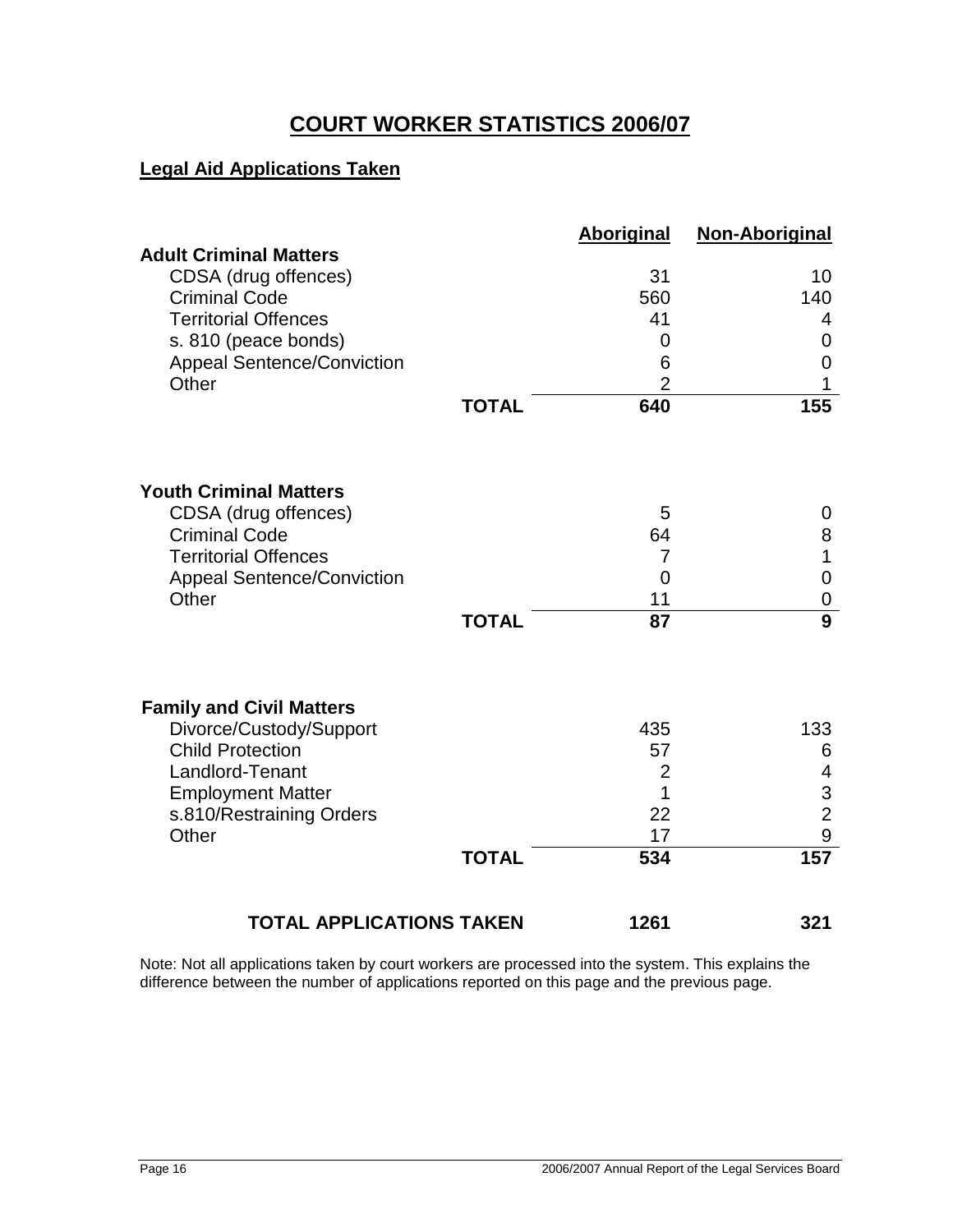### **Court Worker Appearances with/for Clients**

|                                          | <b>Aboriginal</b> | <b>Non-Aboriginal</b> |
|------------------------------------------|-------------------|-----------------------|
| <b>Adult Criminal Matters</b>            |                   |                       |
| <b>Territorial Court</b>                 | 5                 | 0                     |
| JP Court - Territorial Offences          | 73                | 17                    |
| - Criminal Code                          | 152               | 11                    |
| - s. 810 (peace bonds)                   | 10                | $\overline{2}$        |
| <b>Justice Circle/Show Cause Hearing</b> | 7                 | 0                     |
| <b>TOTAL</b>                             | 247               | 30                    |
|                                          |                   |                       |
| <b>Youth Criminal Matters</b>            |                   |                       |
| <b>Territorial Youth Court</b>           | 0                 | 0                     |
| <b>JP Court</b>                          | 18                | 0                     |
| <b>Justice Circles</b>                   | 0                 | 0                     |
| <b>TOTAL</b>                             | 18                | $\bf{0}$              |
| <b>Family and Civil Matters</b>          |                   |                       |
| <b>Territorial Court</b>                 | 12                |                       |
| <b>Supreme Court</b>                     | 0                 | 0                     |
| <b>Board or Tribunal</b>                 | 4                 |                       |
| <b>TOTAL</b>                             | 16                | $\overline{2}$        |
| TOTAL APPEAR WITH/FOR CLIENT             | 281               | 32                    |

In 2006/07 Court Workers provided legal information and/or referrals to 2,833 inquires from aboriginal clients and 1,293 non-aboriginal clients. These numbers include both in person and telephone inquiries.